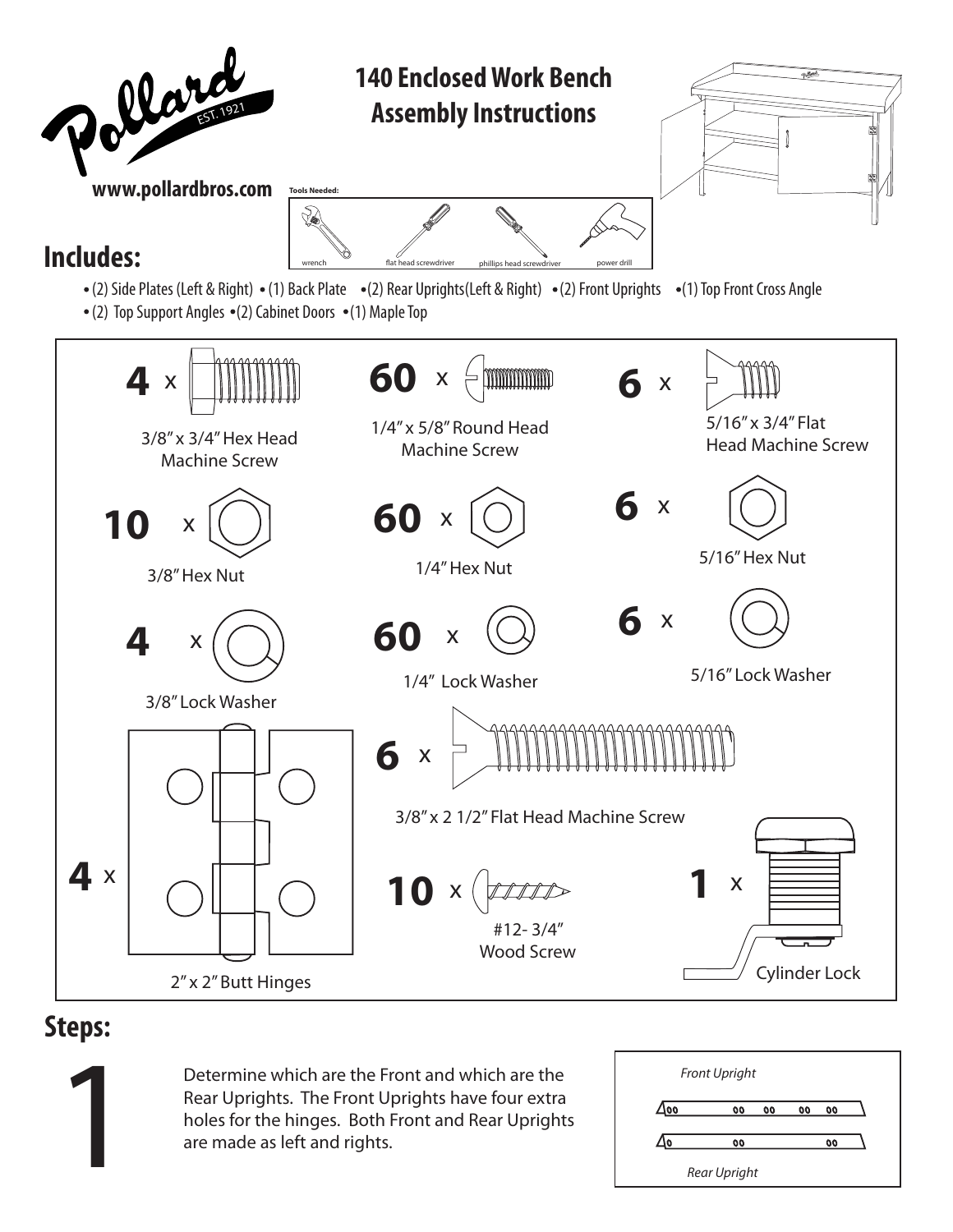Lay rear uprights on floor about 55" apart. Insert (5) 1/4" x 5/8" Round Head Machine Screws through the back holes so that the screw head is between the floor and the upright.



3

Align the Cabinet Back Plate (with the ½" form facing up) between the uprights and match the holes in the back with the protruding screws. Bolt 1/4" Lock Washer and 1/4" Hex Nut to the top single screws. **HAND TIGHTEN ONLY.** Leave the remaining screws without nuts and washers.



Attach the top Tray Shelf with flanges down onto the four protruding screws and fasten with (4) 1/4" Lock Washers and 1/4" Hex Nuts. Repeat Attach the top Tray Shelf with flanges down<br>onto the four protruding screws and fasten<br>(4) 1/4" Lock Washers and 1/4" Hex Nuts. Re<br>with the lower Tray Shelf. **HAND TIGHTEN<br>ONLY. ONLY.** 



Insert the Side Plates between the tray shelves and the rear uprights, bolt through the bottom side holes of the upright, sides, and trays using (8) 1/4" x 5/8" Round Head Machine Screws, 1/4" Lock Washers, and 1/4" Hex Nuts. **HAND**  Insert the Side Plates between the tray shelves<br>and the rear uprights, bolt through the bottom<br>side holes of the upright, sides, and trays using<br>(8) 1/4" x 5/8" Round Head Machine Screws, 1/4"<br>Lock Washers, and 1/4" Hex Nu uprights open.

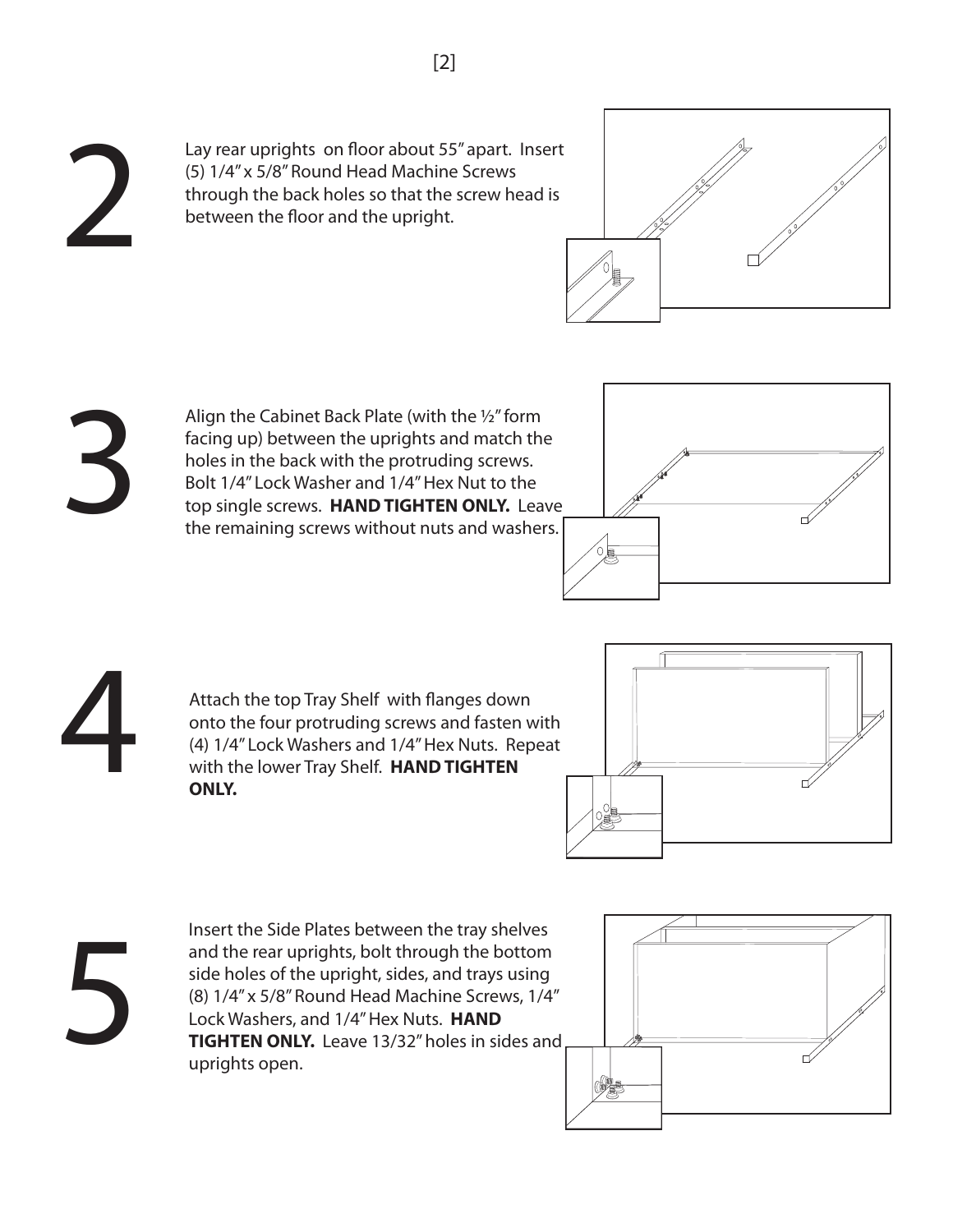

6

Bolt the top front cross angle inside of the front uprights at the top with angle flange in. Use (4) – 1/4" x 5/8" Round Head Machine Screws, Lock Washers, and Hex Nuts. **HAND TIGHTEN ONLY.**

Attach front Uprights using (16) 1/4" x 5/8"

## 8

9

6

7

Assemble Hinges to left and right Doors using (4) 2" x 2" hinges, match up holes on uprights with holes on hinges and bolt together using (16) 1/4" x 5/8" Machine Screws, 1/4" Lock Washers, and Hex Nuts.

Attach Cylinder Locks to Cabinet Fronts.

8/32" nuts.

Remove End Screw, Cam, and 1/2" Hex Nut from Cylinder. Insert Cylinder into lock hole and replace 1/2" Hex Nut, Cam, and End Screw

according to diagram. Attach door handles with (4) 8/32" x 3/8" Flat Head Machine Screws and









Stand cabinet upright and make sure the frame work is square and that the doors are in line, then tighten all bolts.